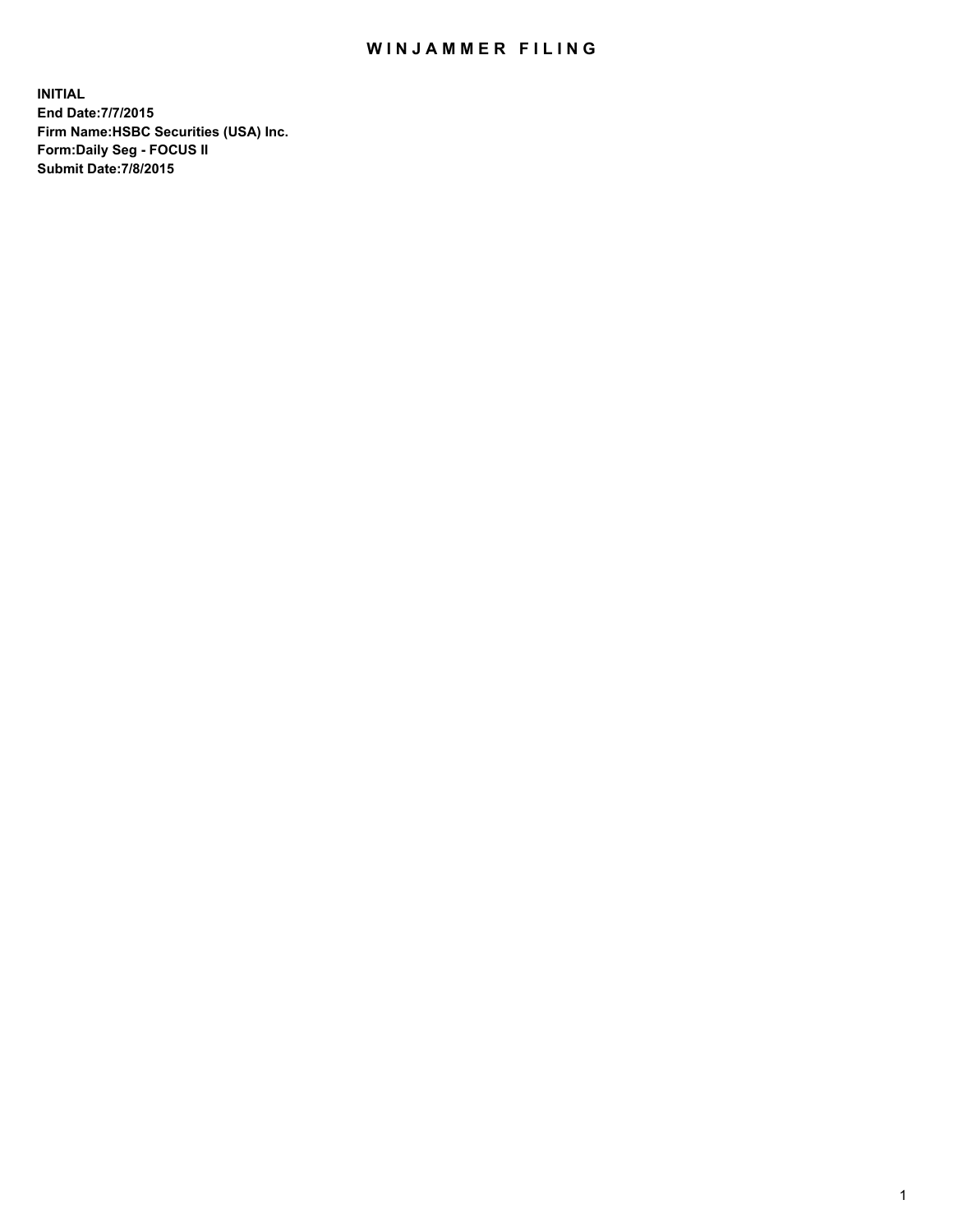## **INITIAL End Date:7/7/2015 Firm Name:HSBC Securities (USA) Inc. Form:Daily Seg - FOCUS II Submit Date:7/8/2015 Daily Segregation - Cover Page**

| Name of Company<br><b>Contact Name</b><br><b>Contact Phone Number</b><br><b>Contact Email Address</b>                                                                                                                                                                                                                         | <b>HSBC Securities (USA) Inc.</b><br>Steven richardson<br>212-525-6445<br>steven.richardson@us.hsbc.com |
|-------------------------------------------------------------------------------------------------------------------------------------------------------------------------------------------------------------------------------------------------------------------------------------------------------------------------------|---------------------------------------------------------------------------------------------------------|
| FCM's Customer Segregated Funds Residual Interest Target (choose one):<br>a. Minimum dollar amount: ; or<br>b. Minimum percentage of customer segregated funds required:%; or<br>c. Dollar amount range between: and; or<br>d. Percentage range of customer segregated funds required between:% and%.                         | 50,000,000<br>00<br>0 <sub>0</sub>                                                                      |
| FCM's Customer Secured Amount Funds Residual Interest Target (choose one):<br>a. Minimum dollar amount: ; or<br>b. Minimum percentage of customer secured funds required:%; or<br>c. Dollar amount range between: and; or<br>d. Percentage range of customer secured funds required between:% and%.                           | 10,000,000<br>0 <sub>0</sub><br>00                                                                      |
| FCM's Cleared Swaps Customer Collateral Residual Interest Target (choose one):<br>a. Minimum dollar amount: ; or<br>b. Minimum percentage of cleared swaps customer collateral required:%; or<br>c. Dollar amount range between: and; or<br>d. Percentage range of cleared swaps customer collateral required between:% and%. | 70,000,000<br><u>00</u><br><u>00</u>                                                                    |

Attach supporting documents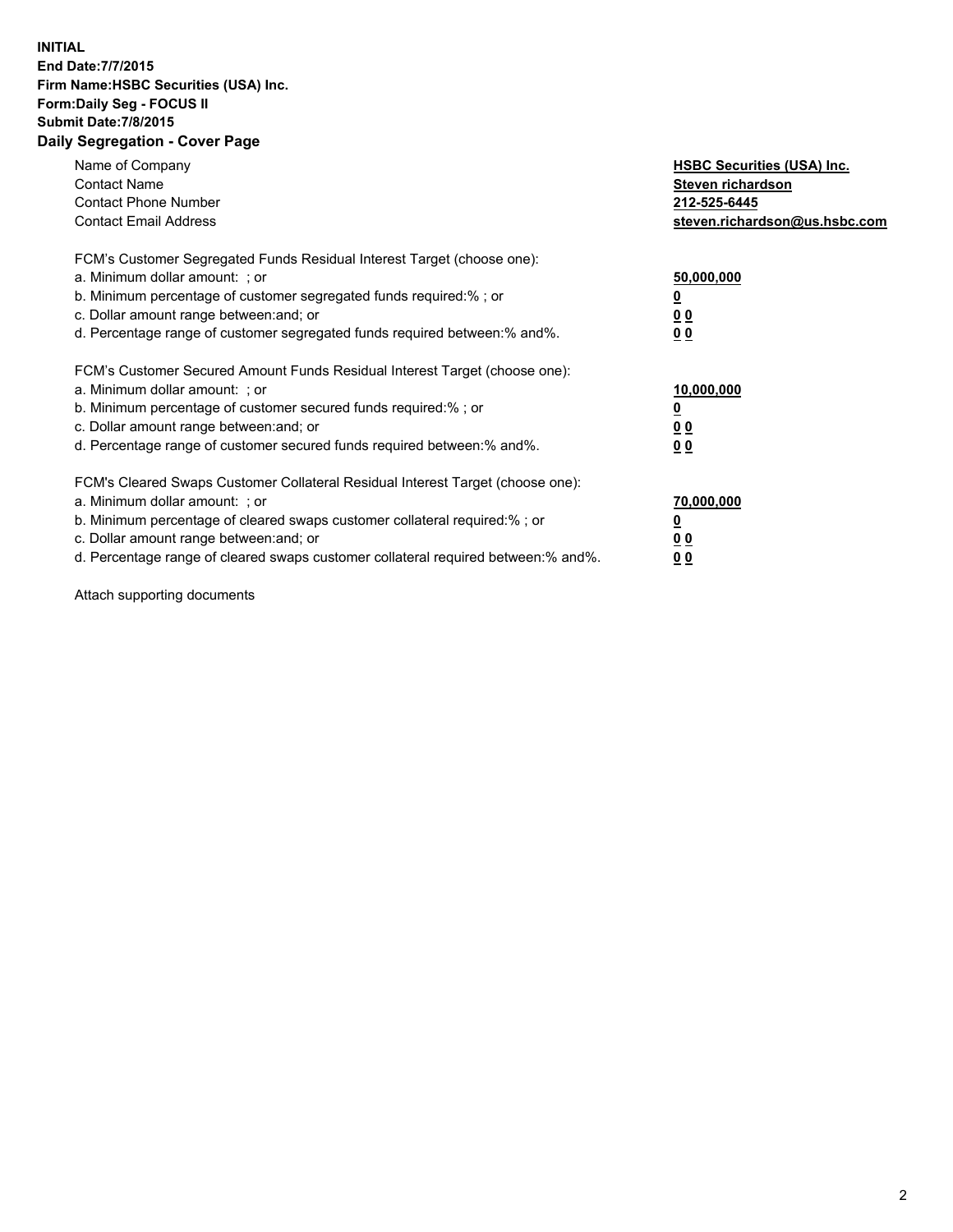**INITIAL End Date:7/7/2015 Firm Name:HSBC Securities (USA) Inc. Form:Daily Seg - FOCUS II Submit Date:7/8/2015 Daily Segregation - Secured Amounts** Foreign Futures and Foreign Options Secured Amounts Amount required to be set aside pursuant to law, rule or regulation of a foreign government or a rule of a self-regulatory organization authorized thereunder **0** [7305] 1. Net ledger balance - Foreign Futures and Foreign Option Trading - All Customers A. Cash **62,671,634** [7315] B. Securities (at market) **45,620,428** [7317] 2. Net unrealized profit (loss) in open futures contracts traded on a foreign board of trade **-2,617,055** [7325] 3. Exchange traded options a. Market value of open option contracts purchased on a foreign board of trade **0** [7335] b. Market value of open contracts granted (sold) on a foreign board of trade **0** [7337] 4. Net equity (deficit) (add lines 1. 2. and 3.) **105,675,007** [7345] 5. Account liquidating to a deficit and account with a debit balances - gross amount **1,632,135** [7351] Less: amount offset by customer owned securities **-1,632,135** [7352] **0** [7354] 6. Amount required to be set aside as the secured amount - Net Liquidating Equity Method (add lines 4 and 5) **105,675,007** [7355] 7. Greater of amount required to be set aside pursuant to foreign jurisdiction (above) or line 6. **105,675,007** [7360] FUNDS DEPOSITED IN SEPARATE REGULATION 30.7 ACCOUNTS 1. Cash in banks A. Banks located in the United States **31,921,500** [7500] B. Other banks qualified under Regulation 30.7 **0** [7520] **31,921,500** [7530] 2. Securities A. In safekeeping with banks located in the United States **45,620,428** [7540] B. In safekeeping with other banks qualified under Regulation 30.7 **0** [7560] **45,620,428** [7570] 3. Equities with registered futures commission merchants A. Cash **0** [7580] B. Securities **0** [7590] C. Unrealized gain (loss) on open futures contracts **0** [7600] D. Value of long option contracts **0** [7610] E. Value of short option contracts **0** [7615] **0** [7620] 4. Amounts held by clearing organizations of foreign boards of trade A. Cash **0** [7640] B. Securities **0** [7650] C. Amount due to (from) clearing organization - daily variation **0** [7660] D. Value of long option contracts **0** [7670] E. Value of short option contracts **0** [7675] **0** [7680] 5. Amounts held by members of foreign boards of trade A. Cash **70,530,715** [7700] B. Securities **0** [7710] C. Unrealized gain (loss) on open futures contracts **-2,617,055** [7720] D. Value of long option contracts **0** [7730] E. Value of short option contracts **0** [7735] **67,913,660** [7740] 6. Amounts with other depositories designated by a foreign board of trade **0** [7760] 7. Segregated funds on hand **0** [7765] 8. Total funds in separate section 30.7 accounts **145,455,588** [7770] 9. Excess (deficiency) Set Aside for Secured Amount (subtract line 7 Secured Statement Page 1 from Line 8) **39,780,581** [7380] 10. Management Target Amount for Excess funds in separate section 30.7 accounts **10,000,000** [7780] 11. Excess (deficiency) funds in separate 30.7 accounts over (under) Management Target **29,780,581** [7785]

3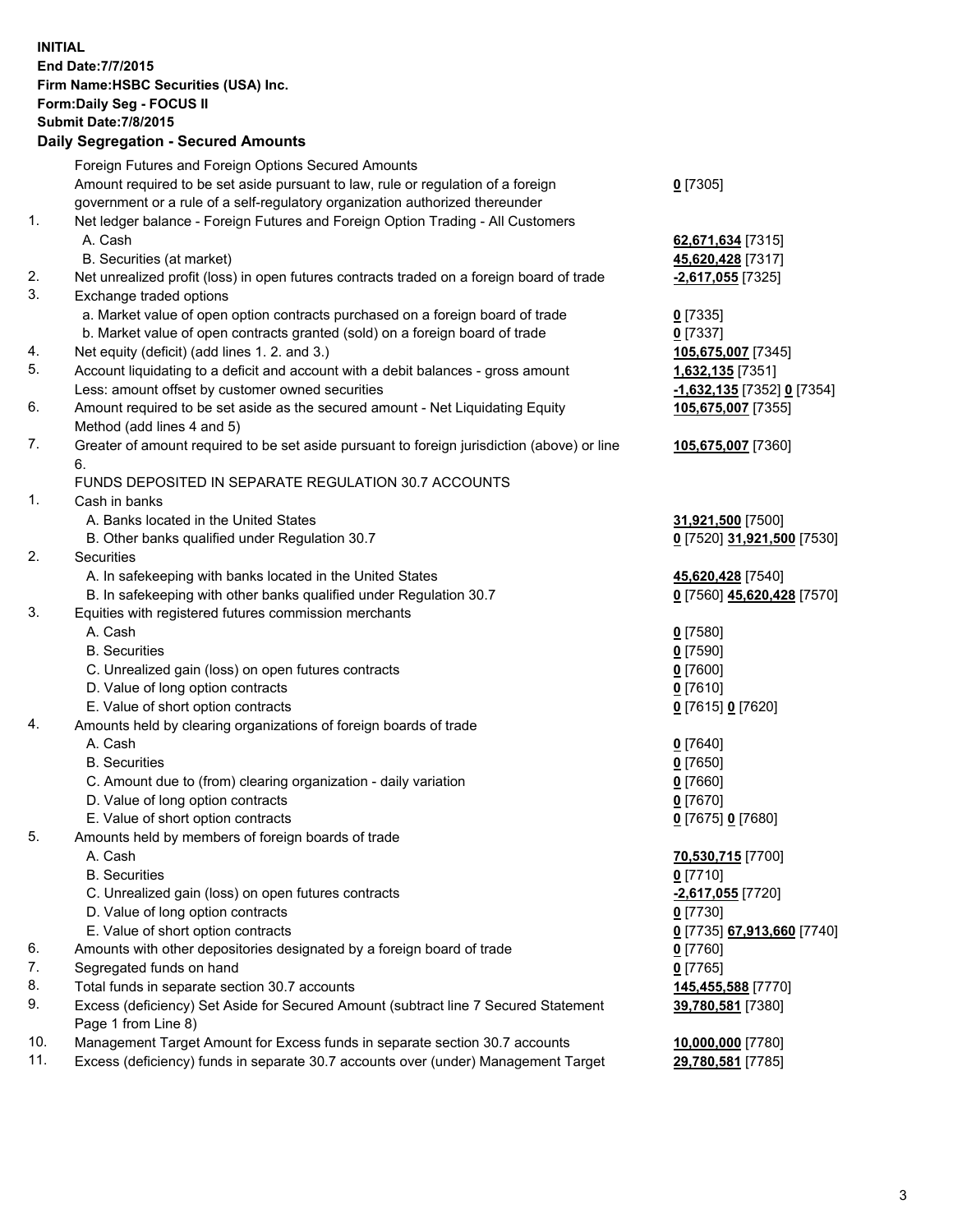| <b>INITIAL</b> | End Date: 7/7/2015<br>Firm Name: HSBC Securities (USA) Inc.<br>Form: Daily Seg - FOCUS II<br><b>Submit Date: 7/8/2015</b><br><b>Daily Segregation - Segregation Statement</b> |                            |
|----------------|-------------------------------------------------------------------------------------------------------------------------------------------------------------------------------|----------------------------|
|                | SEGREGATION REQUIREMENTS(Section 4d(2) of the CEAct)                                                                                                                          |                            |
| 1.             | Net ledger balance                                                                                                                                                            |                            |
|                | A. Cash                                                                                                                                                                       | 355,973,708 [7010]         |
|                | B. Securities (at market)                                                                                                                                                     | 675,768,487 [7020]         |
| 2.             | Net unrealized profit (loss) in open futures contracts traded on a contract market                                                                                            | -8,944,240 [7030]          |
| 3.             | Exchange traded options                                                                                                                                                       |                            |
|                | A. Add market value of open option contracts purchased on a contract market                                                                                                   | 109,965,662 [7032]         |
|                | B. Deduct market value of open option contracts granted (sold) on a contract market                                                                                           | $-5,586,888$ [7033]        |
| 4.             | Net equity (deficit) (add lines 1, 2 and 3)                                                                                                                                   | 1,127,176,729 [7040]       |
| 5.             | Accounts liquidating to a deficit and accounts with                                                                                                                           |                            |
|                | debit balances - gross amount                                                                                                                                                 | 1,705,749 [7045]           |
|                | Less: amount offset by customer securities                                                                                                                                    | -1,705,749 [7047] 0 [7050] |
| 6.             | Amount required to be segregated (add lines 4 and 5)                                                                                                                          | 1,127,176,729 [7060]       |
|                | FUNDS IN SEGREGATED ACCOUNTS                                                                                                                                                  |                            |
| 7.             | Deposited in segregated funds bank accounts                                                                                                                                   |                            |
|                | A. Cash                                                                                                                                                                       | 9,898,240 [7070]           |
|                | B. Securities representing investments of customers' funds (at market)                                                                                                        | $0$ [7080]                 |
|                | C. Securities held for particular customers or option customers in lieu of cash (at<br>market)                                                                                | 71,857,538 [7090]          |
| 8.             | Margins on deposit with derivatives clearing organizations of contract markets                                                                                                |                            |
|                | A. Cash                                                                                                                                                                       | 77,401,794 [7100]          |
|                | B. Securities representing investments of customers' funds (at market)                                                                                                        | 199,540,000 [7110]         |
|                | C. Securities held for particular customers or option customers in lieu of cash (at<br>market)                                                                                | 603,910,949 [7120]         |
| 9.             | Net settlement from (to) derivatives clearing organizations of contract markets                                                                                               | 114,537,704 [7130]         |
| 10.            | Exchange traded options                                                                                                                                                       |                            |
|                | A. Value of open long option contracts                                                                                                                                        | 109,965,662 [7132]         |
|                | B. Value of open short option contracts                                                                                                                                       | -5,586,888 [7133]          |
| 11.            | Net equities with other FCMs                                                                                                                                                  |                            |
|                | A. Net liquidating equity                                                                                                                                                     | 57,236,837 [7140]          |
|                | B. Securities representing investments of customers' funds (at market)                                                                                                        | 0 [7160]                   |
|                | C. Securities held for particular customers or option customers in lieu of cash (at                                                                                           | $0$ [7170]                 |
|                | market)                                                                                                                                                                       |                            |
| 12.            | Segregated funds on hand                                                                                                                                                      | $0$ [7150]                 |
| 13.            | Total amount in segregation (add lines 7 through 12)                                                                                                                          | 1,238,761,836 [7180]       |
| 14.            | Excess (deficiency) funds in segregation (subtract line 6 from line 13)                                                                                                       | 111,585,107 [7190]         |
| 15.            | Management Target Amount for Excess funds in segregation                                                                                                                      | 50,000,000 [7194]          |
| 16.            | Excess (deficiency) funds in segregation over (under) Management Target Amount                                                                                                | 61,585,107 [7198]          |

16. Excess (deficiency) funds in segregation over (under) Management Target Amount Excess